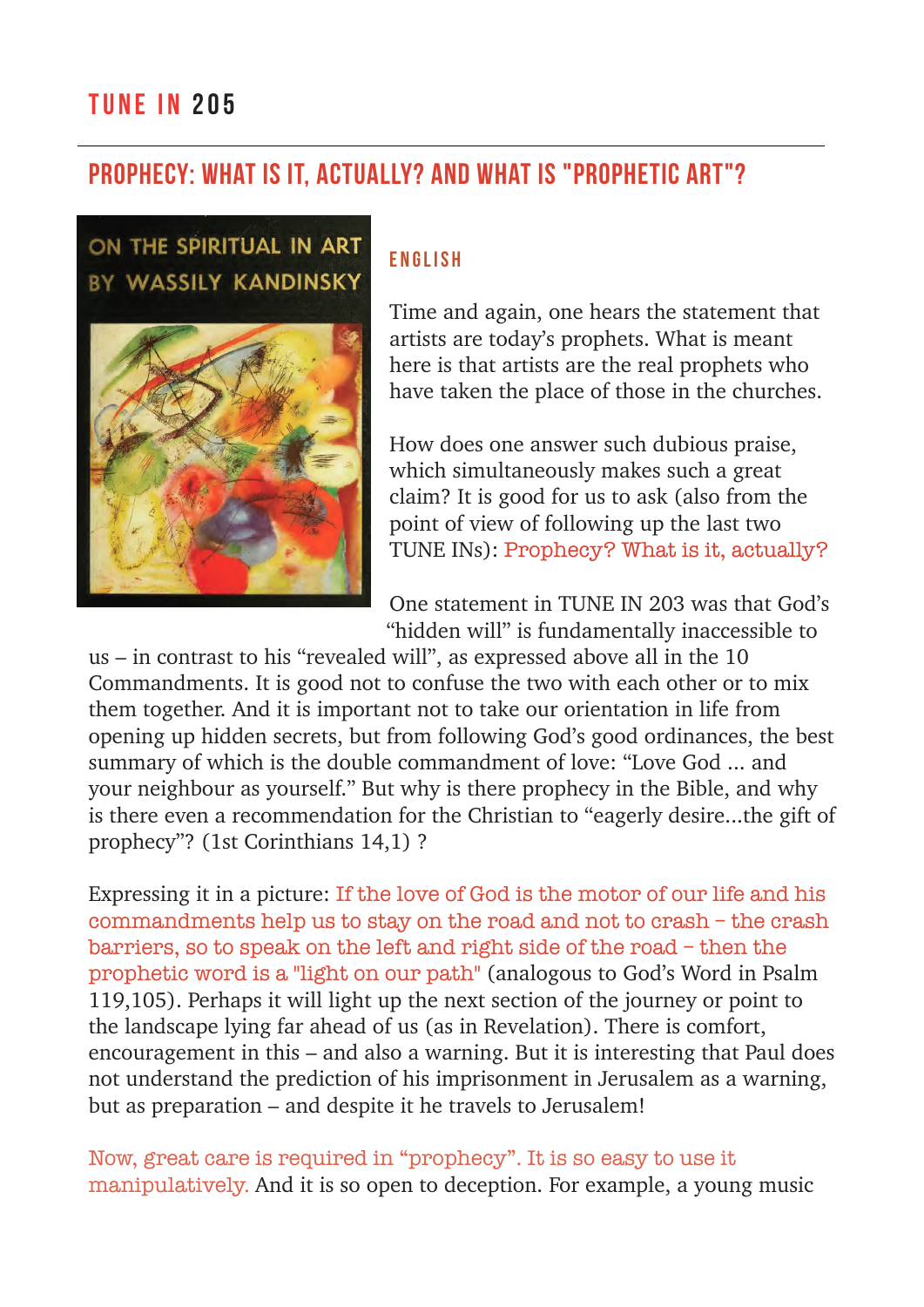student once told me this during counselling: "Today three young men have proposed to me. And each one said, 'God told me that you are the woman for my life!'"

The statement in Ephesians 4,11 ff. seems important to me: "He gave some to be apostles, some to be prophets, some to be evangelists, and others again to be pastors and teachers, to prepare God's people for works of service so that the body of Christ may be built up ... Then we will no longer be infants, tossed back and forth by the waves, and blown here and there by every wind of teaching and by the cunning and craftiness of men in their deceitful scheming." In other words: Together with those in different functions (and together with other spiritual gifts), prophecy helps believers and the whole congregation to serve and to live with Christ and for Christ.

If prophecy is exercised without manipulation, with maturity, care, selfcriticism (!), love and, above all, a gaze constantly fixed on Christ and spiritual service, it is very valuable. It is then the opposite of heathen divination!

Now, can art be prophetic? It can indeed be illuminating.

And what about Art and prophecy"? Art can bring out into the light, and make visible and audible, things which were previously hidden to our knowledge, to our thinking and feeling. This is then not necessarily passing on the words of God, but rather "secular prophecy". "Concerning the Spiritual in Art" was the title of Kandinsky's famous book of 1912. Its main statement was this:

#### **In art, something becomes visible which one otherwise cannot see – the spiritual.**

Such artistic prophecy is not the same thing as the prophecy described in the Bible.

**Nevertheless, we cannot rule out the possibility of art being one way of God's words reaching us – whether it is created by a Christian or not. And it cannot be wrong to pray that our art may have an illuminating effect – and that it may be a light on our path – in the best of outcomes alight that comes from God and "speaks" about him.** 

Text: Beat Rink / translation: Bill Buchanan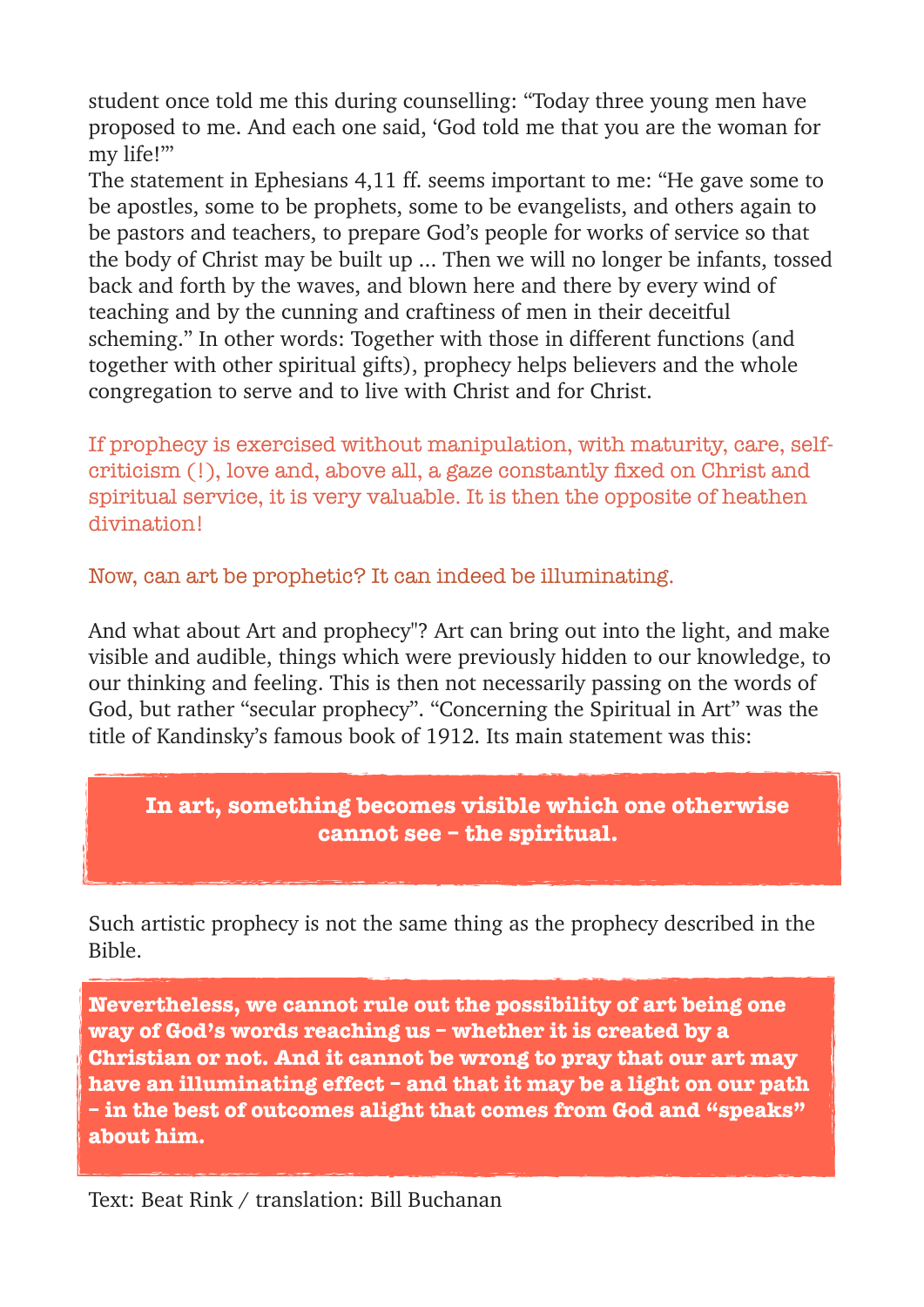TheTUNE INs are weekly spiritual reflections for artists, published by Crescendo. Feel to forward them to other artists or let them know that they can order them (for free) via <u>[info@crescendo.org](mailto:info@crescendo.org)</u><mailto:<u>info@crescendo.org</u>>. The TUNE INs are also on Facebook > Click the F-Icon You are also welcome to leave there a comment!

> Thank you for all donations which help us to continue editing and sending the TUNE INs: LINK[<http://www.crescendo.org/en/kontakt.html>](http://www.crescendo.org/en/kontakt.html)

Impressum: Crescendo Mittlere Strasse 145, 4056 Basel / CH Facebook TUNE IN - LINK<<https://www.facebook.com/TUNEINs/?fref=ts>> Newsletter abbestellen[<http://www.newsletter-abmeldung.de/testmail/?u=http://www.newsletter](http://www.newsletter-abmeldung.de/testmail/?u=http://www.newsletter-abmeldung.de)[abmeldung.de](http://www.newsletter-abmeldung.de/testmail/?u=http://www.newsletter-abmeldung.de)>

Tune ins on **[Facebook](https://www.facebook.com/TUNEINs/?fref=ts)**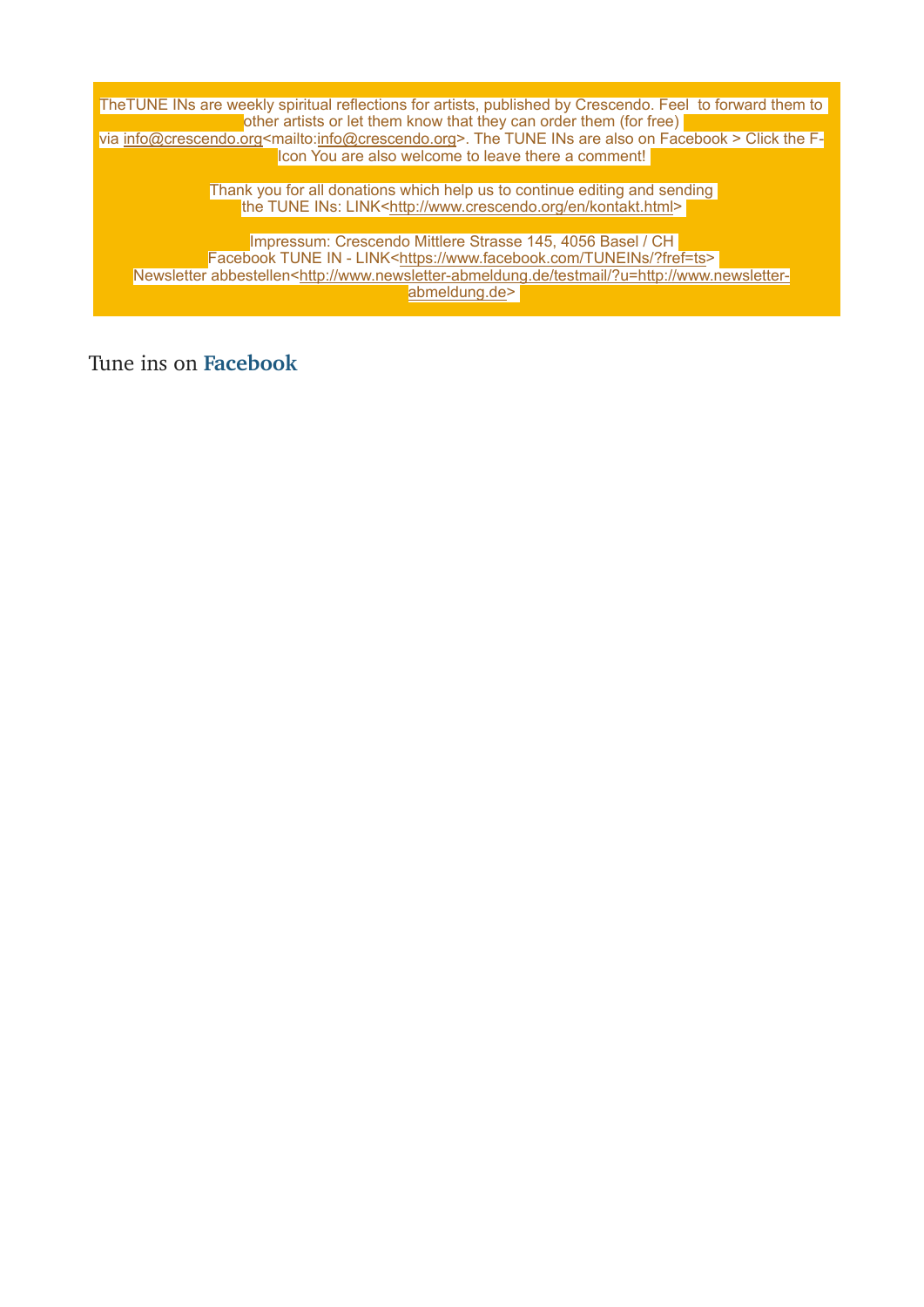# TUNE IN 205

# Prophetie: Was ist das eigentlich? Und was ist "prophetische Kunst?"



#### **DEUTSCH**

Man hört immer wieder den Satz, dass Künstler die heutigen Propheten seien. Gemeint ist dabei: Künstler sind die wirklichen Propheten, die jene der Kirchen abgelöst haben. Wie antwortet man auf ein solch etwas zweifelhaftes Lob, in dem zugleich ein gewaltiger Anspruch steckt? Gut ist, wenn wir uns (auch im Anschluss an die beiden vorigen TUNE INs) fragen: Prophetie, was ist das eigentlich?

In TUNE IN 203 wurde gesagt: Gottes "verborgener Wille" ist uns grundsätzlich

unzugänglich – anders als sein "offenbarter Wille", wie er sich vor allem in den 10 Geboten äussert. Es ist gut, die beiden nicht miteinander zu verwechseln oder zu vermischen. Und es ist wichtig, dass wir unser Leben nicht auf die Erschliessung verborgener Geheimnisse ausrichten, sondern auf das Befolgen von Gottes guten Ordnungen, deren beste Zusammenfassung das Doppelgebot der Liebe ist: "Liebe Gott ... und deinen Nächsten wie dich selbst." Warum gibt es aber in der Bibel Prophetie und warum wird sogar den Christen empfohlen: Strebt danach, "dass ihr prophetisch redet" (1.Korinther 14,1)?

Um mit einem Bild zu sprechen: Wenn die Liebe Gottes der Motor unseres Lebens ist und die Gebote eine Hilfe sind, auf der Strasse zu bleiben und nicht abzustürzen - sozusagen die Schranken links und rechts am Wegrand -, so ist das prophetisches Wort "ein Licht auf dem Weg" (analog zum Gotteswort in Psalm 119,105). Vielleicht erhellt es die nächste Wegstrecke oder deutet die weit vor uns liegende Landschaft an (wie die Offenbarung). Darin liegt ein Trost, eine Ermutigung – oder auch eine Warnung. Interessant ist aber, dass Paulus die Voraussage seiner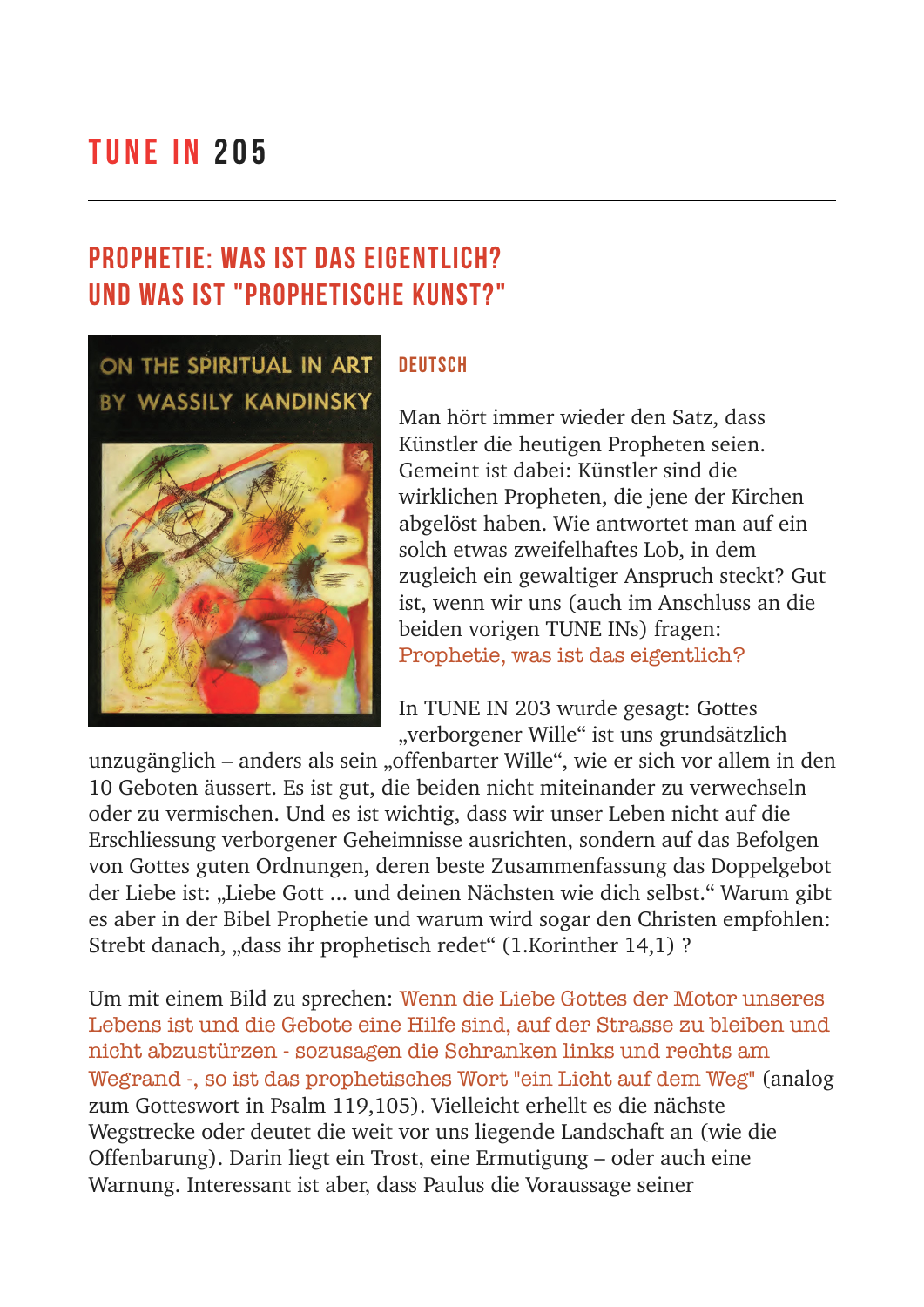Gefangennahme in Jerusalem nicht als eine Warnung versteht, sondern als Vorbereitung – und trotzdem nach Jerusalem zieht!

Nun ist aber bei "Prophetie" grosse Sorgfalt geboten. Sie kann so leicht manipulativ eingesetzt werden. Und sie ist so anfällig für Täuschungen. So hat uns in der Seelsorge einmal eine junge Musikstudentin gesagt: "Heute haben mir drei junge Männer einen Antrag gemacht. Und alle drei meinten: Gott hat zu mir gesprochen, dass du die Frau für mein Leben bist!" Wichtig scheint mir die Aussage in Epheser 4,11 ff.: "Er hat die einen zu Aposteln gemacht, andere zu Propheten, andere zu Evangelisten, wieder andere zu Hirten und Lehrern der Gemeinde. Deren Aufgabe ist es, die Glaubenden zum Dienst bereitzumachen, damit die Gemeinde, der Leib von Christus, aufgebaut wird... Wir sind dann nicht mehr wie unmündige Kinder, die kein festes Urteil haben und auf dem Meer der Meinungen umhergetrieben werden wie ein Schiff von den Winden. Wir fallen nicht auf das falsche Spiel herein, mit dem betrügerische Menschen andere zum Irrtum verführen." Das heisst: Zusammen mit anderen Ämtern (und zusammen mit anderen Geistesgaben) verhilft die Prophetie den Glaubenden und der gesamten Gemeinde zum Dienst und zum Leben mit Christus und für Christus.

Wird Prophetie nicht-manipulativ, mit Reife, Sorgfalt, Selbstkritik (!), Liebe und vor allem immer im Blick auf Christus und den geistlichen Dienst ausgeübt, so ist sie sehr kostbar. Sie ist dann das Gegenteil von heidnischer Wahrsagerei!

Kann nun Kunst prophetisch sein? Kunst kann tatsächlich erhellend wirken. Sie kann etwas ans Licht bringen und sichtbar und hörbar machen, was unserem Erkennen - unserem Denken und Fühlen - bisher verborgen war. Sie gibt dann vielleicht nicht unbedingt ein Reden Gottes weiter, sondern eher eine "säkulare Prophetie". "Über das Geistige in der Kunst" heißt die berühmte Schrift Kandinskys von 1912. Ihre Hauptaussage:

 **In der Kunst wird etwas sichtbar, was man sonst nicht sehen kann: das Geistige.**

Solche künstlerische Prophetie ist nicht dasselbe wie die in der Bibel beschriebene Prophetie.